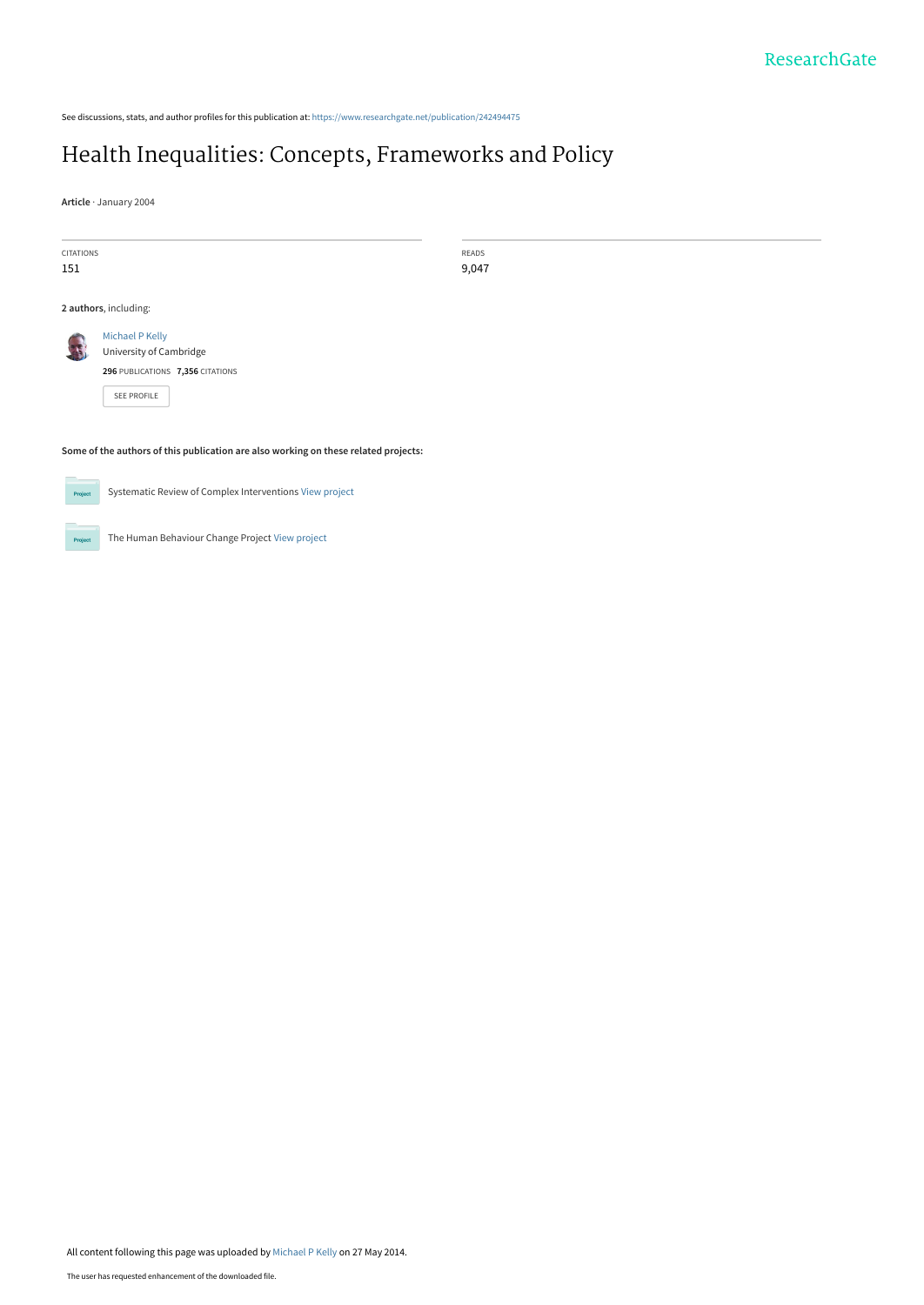# *Briefing paper*

*Health Development Agency*

# Health inequalities: concepts, frameworks and policy

# INTRODUCTION

At the heart of public health in contemporary Britain is a paradox. Britain is now collectively healthier than it has ever been in its history. Life expectancy improves and some of the great killer diseases are in retreat as the benefits of both a preventive approach to public health and advances in treatment bear fruit.<sup>1</sup> Yet at the same time, the problem of health inequalities remains stubbornly ubiquitous. While the health of the population as a whole may be improving, the health of the least and less well off either improves more slowly than the rest of the population or in some cases gets worse in absolute terms. This is a challenge to policy makers and practitioners. It suggests that while some of our policy and interventions undoubtedly work they also manifestly fail some sections of the population. To sharpen the tools for policy making in this arena, this paper reviews some of the important conceptual problems associated with discussions of health inequalities.

There is a large literature on health inequalities, although a very much smaller literature on how to reduce health inequalities.<sup>2</sup> The Health Development Agency (HDA) has the task of developing the evidence base in public health to inform policy and practice to reduce inequalities. Since 2000 the HDA has been reviewing the evidence on health inequalities and on the effectiveness of interventions. Reviews have been undertaken of the evidence dealing with the prevention of low birth weight, $3$  social support in pregnancy, $4$  the prevention of drug misuse, $5$  sexually transmitted infections and HIV, $<sup>6</sup>$  the promotion of</sup> physical activity, $^7$  accidental injury prevention, $^8$  the management of obesity and overweight, $9$  the prevention of alcohol misuse<sup>10</sup> and smoking,<sup>11</sup> the promotion of breastfeeding,<sup>12</sup> and the prevention of teenage pregnancy.<sup>13</sup> The full results of these reviews are at: www.hda.nhs.uk/evidence. The problems attached to the

Authors: Hilary Graham\* and Michael P Kelly\*\*

\*Professor of Social Policy, Institute for Health Research, Lancaster University \*\*Director of Evidence and Guidance, Health Development Agency, London

review processes and the difficulties of getting evidence into practice are described elsewhere.<sup>14</sup> Without exception, though, the reviews demonstrate an underlying problem of health inequalities in all of these areas.

The HDA's review work has uncovered a number of major gaps in the evidence on health inequalities.<sup>15</sup> Among these gaps, we found that the conceptual apparatus to describe inequalities in health is surprisingly limited. For example, the HDA reviews found that dimensions of social position and social difference such as ethnicity, gender, disability, place, age and geography, while never explicitly denied as important, are underdeveloped empirically and theoretically. The question of social position, in other words, requires much more prominence in research and in policy making than it has hitherto received. In addition, the conceptual distinction between the determinants of health and the determinants of inequalities in health is frequently obscured, and therefore has little purchase on the policy making process.

The purpose of this paper is to highlight some of the conceptual issues relating to socioeconomic inequalities in health. The first section discusses how people have been classified in the UK, and how, using the traditional measure of socioeconomic position, the challenge of health inequalities is being addressed. The second section focuses on 'determinants', a core term in the drive to reduce health inequalities, and discusses the difference between determinants of health and determinants of inequalities in health. The distinction between the idea of health disadvantage, health gaps and health gradients is explored in the third section. The paper therefore makes explicit some of the key terms used in the debates about health inequalities to help inform the process of policy development.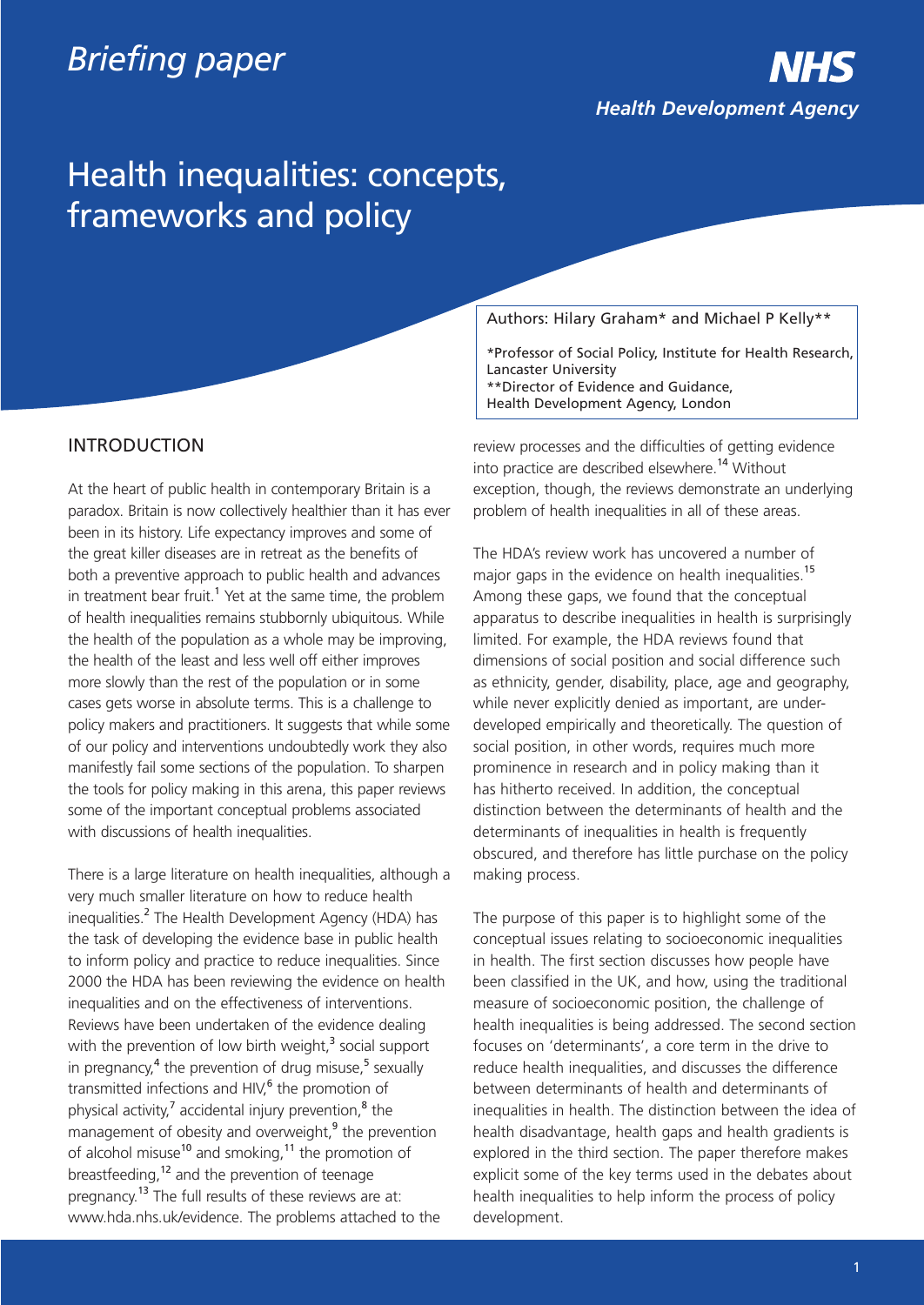# MEASURING INEQUALITIES, SOCIAL GRADIENTS AND SOCIAL EXCLUSION

#### *Measuring social inequalities*

In Britain, inequalities between people have been measured primarily through occupation, using measures of occupation originally developed to construct the census in 1911. Occupations were categorised within a five tier system, running from social class 1 at the top to social class V at the bottom. The occupation of the male head of household was used to determine the social class membership of all the members of the household. This classification meant that women were therefore not accorded their own social class position. It also meant that occupation as a measure was placed at the centre of researchers' and policy makers' thinking about social inequality, with little allowance for kinds of social difference other than occupation.<sup>16</sup> It is noteworthy that the bottom social class group in the original census was very large as it included labourers, farm workers and domestic servants. In early 20th century Britain, the classification probably reflected the characteristics of the population well enough from the point of view of those putting the census together.

It does less well in today's Britain. Economic and social changes, including the decline of manual work, the increase in women's employment, patterns of immigration and changes in family composition have fundamentally altered the nature of the population.<sup>17</sup> Nevertheless, the old schema has continued, in modified form, to be used until very recently to describe data about health. This is because, while in many ways outdated and inappropriate, the occupation-based classification continues to capture important features of social inequality in Britain. Not only do living standards (like housing tenure and income) improve at each step up the class ladder, but also so do a range of other important drivers of people's wellbeing, including educational attainment, employment opportunities and health.

But today's researchers recognise that there are a number of axes of social differentiation in a complex contemporary society like Britain, including ethnicity, gender, sexuality, age, area, community and religion.<sup>18</sup> These represent linked but separate dimensions of inequality. For example, research suggests that socioeconomic disadvantage is a major contributor to the poorer health of African-Caribbean, Bangladeshi and Pakistani groups – and exposure to racism is an important part of why they are more disadvantaged than the wider population.<sup>19</sup> In addition, there is evidence that the experience of discrimination takes an additional toll on the health of black and Asian communities.<sup>20</sup>

What these different and variable axes of differentiation have in common is that they result in differences in life chances. These differences are literal: there are marked social variations in the chances of living a healthy life. This has been most systematically captured in occupationbased measures of socioeconomic position – but differences in people's health experiences and their patterns of mortality are observed across other dimensions of social differentiation. It is an important challenge to develop measures of inequality that embrace these differences. If, as the evidence suggests, dimensions of disadvantage interlock and take a cumulative toll on health, these dimensions need to be summed to map and understand the health penalty of social inequality.

#### *Social gradients and social exclusion*

When researchers talk about inequalities in health they are drawing on data which show that, when measured by occupation, there are marked differences in health from top to bottom of the occupational hierarchy.<sup>21</sup> Similar differences are captured in measures of people's socioeconomic circumstances, which are based on education, income and housing tenure. Evidence on the scale of socioeconomic inequalities in health has helped to drive forward policies to reduce them.

The evidence on the links between people's socioeconomic circumstances and their health has generated two kinds of policy responses. The first focuses on those in the poorest circumstances and the poorest health: on the most socially excluded, those with most risk factors and those most difficult to reach. This focus has been important in linking health inequalities to the social exclusion agenda, and in focusing policies at local and community level. In policy and intervention terms, this leads to approaches that attempt to lift the worst off out of the extreme situation in which they find themselves. If effective, such interventions help only a relatively small part of the population.

The second approach recognises that, while those in the poorest circumstances are in the poorest health, this is part of a broader social gradient in health. This means that it is not only the poorest groups and communities who have poorer health than those in the most advantaged circumstances. In addition, there are large numbers of people who, while they could not be described as socially excluded, are relatively disadvantaged in health terms. Preventive and other interventions could produce major improvements in their health and proportionate savings for the healthcare system.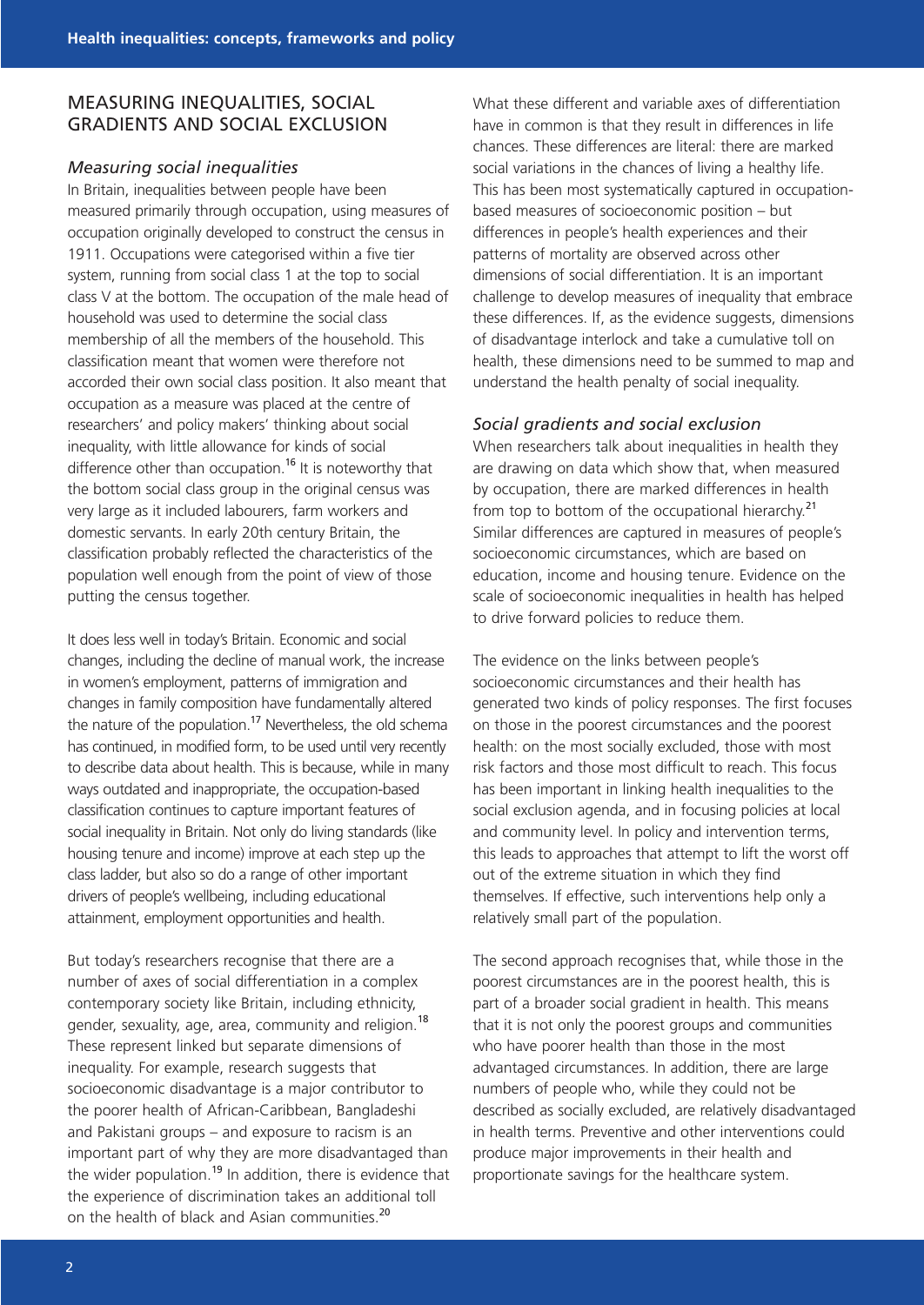# THE DETERMINANTS OF HEALTH AND THE DETERMINANTS OF HEALTH INEQUALITIES

For the first time in Britain's history, health equity has been placed alongside health gain as a core objective of public health policy. Today's goals are to improve health and to reduce health differences between groups occupying unequal positions in society.<sup>22</sup> Tackling determinants is central to the achievement of the two goals, providing a way of simultaneously promoting health and addressing health inequalities (Box 1).

#### **Box 1: Tackling determinants**

'Cross-government action will address the root causes of ill-health and health inequalities… The government's aim is to reduce health inequalities by tackling the wider determinants of health inequalities.' (Department of Health,  $2003$ )<sup>23</sup>

But what it means to tackle the root causes of health and health inequalities is not always clear. There are three related questions:

- What are determinants?
- How do they connect up with each other and with the individual whose health is being determined?
- Is there a difference between the determinants of health and health inequalities?

To examine these questions, we focus on socioeconomic inequalities, as manifested in health differences between advantaged and disadvantaged socioeconomic groups, and between richer and poorer areas. But the issues raised apply to other dimensions of health inequality, including gender and ethnic inequalities.

#### *What are determinants?*

'Determinants of health' is a term introduced in the 1970s as part of a wider critique of public health research and policy. It was argued that too much research attention and too much health expenditure were being devoted to individuals and their illnesses, and too little invested in populations and their health. Backing up the critique was evidence that medical care had played a relatively minor role in the dramatic improvements in health through the late 19th and early 20th century. Public health, it was concluded, should be more concerned with social policies and social determinants than with health services and disease outcomes.

In today's debates, the determinants of health include all the major non-genetic and non-biological influences on health. The term therefore covers individual risk factors, such as smoking, and what are often called 'wider determinants' (Box 2). Healthcare services are also usually included. This is because of evidence that, since the mid-20th century, timely and effective interventions have made an important contribution to the decline in mortality from major diseases such as coronary heart disease and cancer.

#### **Box 2: Listing determinants**

'Health and wellbeing are influenced by many factors including past and present behaviour, healthcare provision and "wider determinants", including social, cultural and environmental factors.' (Wanless, 2004)<sup>24</sup>

'Public health policy has recognised the growing importance of the wider determinants of health, such as income, education, employment, housing and the environment, as well as their effect on lifestyle. Highlighted by the Black report and the Acheson report, much of government policy now seeks to address these issues that have traditionally been outside the health domain.' (Wanless, 2004) $^{24}$ 

#### *How do determinants connect to people's lives?*

Lists are helpful in identifying the important influences on population health (Box 2). But they are less helpful in explaining how wider determinants and individual risk factors link together and connect with people's lives. To understand the links, we need to include a determinant that is often left out of the lists and models. This is social position, a shorthand term for a person's position in the social hierarchies, the axes of differentiation, around which society is built. Because there is a range of (interlocking) structures of inequality, everyone occupies multiple social positions: for example, a white, gay man in a manual occupation or a heterosexual, Indian woman in a managerial occupation.

Many health researchers regard social position as the fundamental cause of health. This is because it is the pivotal link in the causal chain through which social determinants connect up to influence people's health. It marks the point at which societal-level factors – such as the structure of the labour market and education system – enter and shape people's lives, influencing the extent to which they are exposed to risk factors that directly affect their health, such as workplace hazards, damp housing and a poor diet.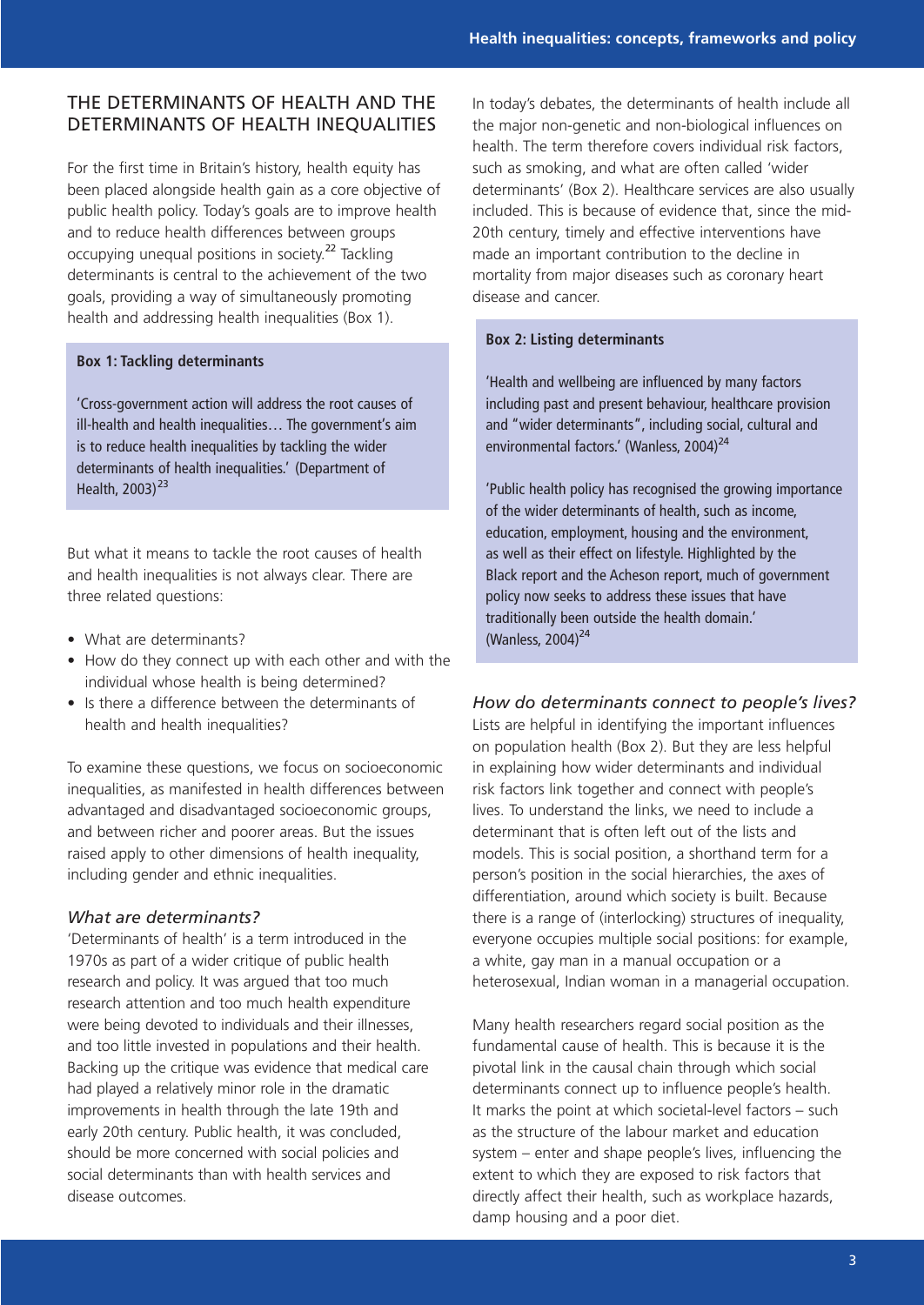

Box 3 illustrates this important pathway, giving examples of determinants operating at different points along it. The pathway runs from the *social structure* to health and wellbeing. Structural determinants such as the education system impact on people's health and wellbeing via their *social position* and the *intermediary factors* associated with it. Examples of social positions are listed, as are a range of intermediary factors which influence health. Along with environmental and behavioural factors, such as housing quality and exposure to smoking, the figure includes health and social services among the intermediary determinants. In addition to their role in preventive care, these welfare services make an important contribution to reducing the impact of illness and injury on health (by treating illness and injuries, and providing care and support for those with disabling conditions, for example).

It needs to be emphasised that the figure gives examples from one key set of pathways: it does not provide a complete picture. For example, poor health and disability exert a downward drag on an individual's socioeconomic circumstances – signalling a line of influence running from health and back to social position.

Because an individual's social position (their socioeconomic position, for example) mediates both their access to societal resources (such as educational and job opportunities) and their exposure to risks, it has an enduring association with health, over time and across different diseases. Over the centuries, socioeconomic position has continued to predict health and longevity, despite major changes in the killer diseases and the risk factors through which they take their toll on health. Environmentally transmitted

infectious diseases have given way to chronic diseases in which behavioural factors play the larger role, but the socioeconomic gradient has endured. Today, deaths with very different causes and age profiles, such as accidents and coronary heart disease, continue to display this gradient. Box 4 gives examples of this enduring association between socioeconomic position and health.

To date, socioeconomic position has been singled out for attention. Studies have highlighted how an adult's socioeconomic position (as an accountant or an unskilled

# **Box 4: Socioeconomic position and health, England**  and Wales<sup>26 27</sup> 28

Infant mortality by father's occupation, 1911 (per 1,000 births):

| Higher non-manual (doctors, teachers etc)           | 42  |
|-----------------------------------------------------|-----|
| Semi- and unskilled manual (labourers, navvies etc) | 171 |

Death rates from suicide by social class, 1959-63, men aged 15-64 (standardised mortality rates per 100,000):

Social class I 91 Social class V 184

Death rates from ischaemic heart disease by social class, 1997-9, men and women aged 35-64 (age-standardised rates per 100,000 person years):

|          | Men | Women |
|----------|-----|-------|
| I and II | 90  | 22    |
| IV and V | 167 | 50    |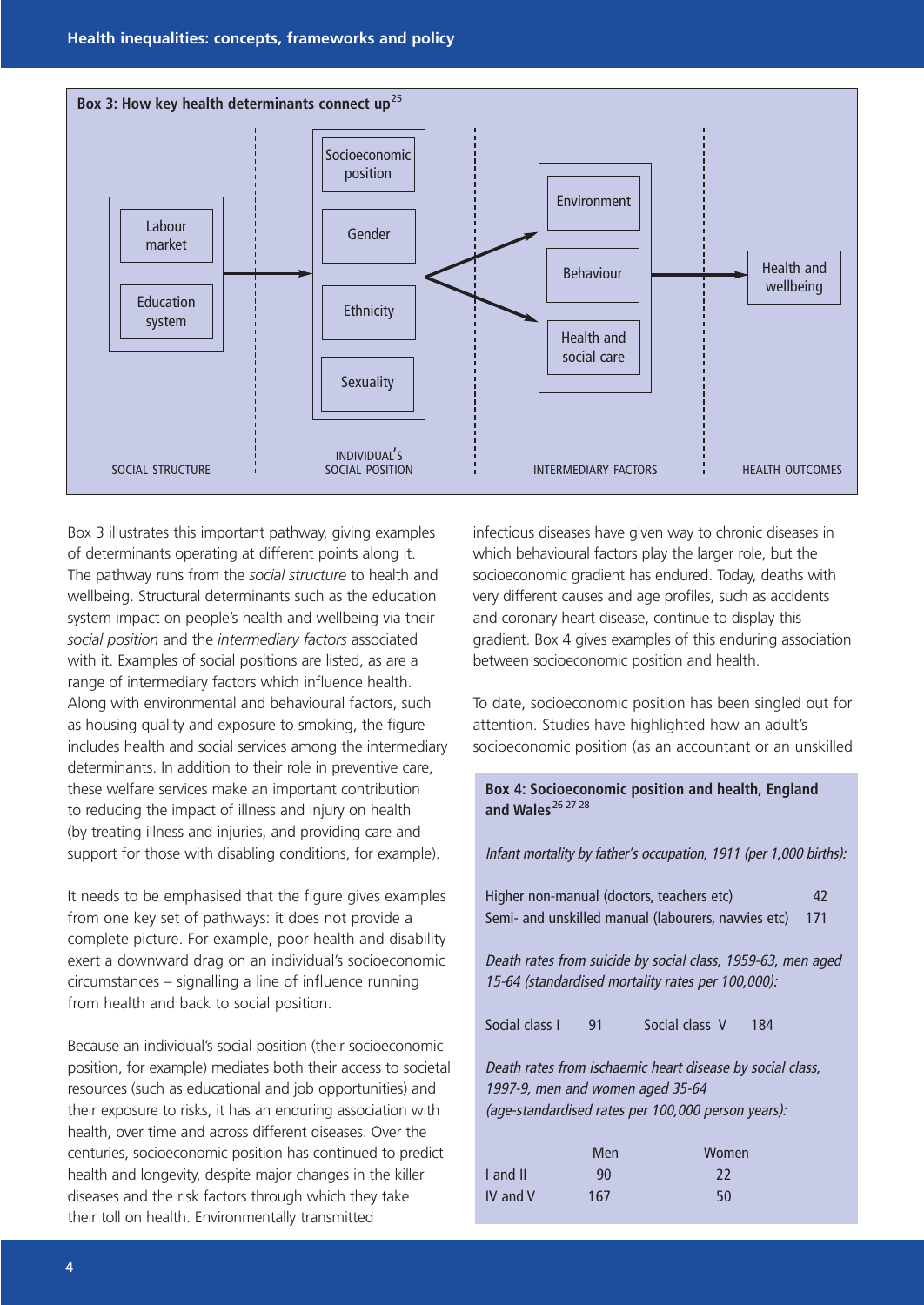worker, for example) is powerfully shaped by the socioeconomic position of their parents,<sup>29</sup> with evidence that family background has become a more, not less, important influence on the future socioeconomic position of children.<sup>30</sup> Studies are highlighting, too, how a person's socioeconomic position is shaped by their position in other structures of inequality. For example, while education is linked to higher living standards, it confers greater benefits to some ethnic groups than others. The starkest contrast is between white and Bangladeshi groups: a Bangladeshi with a degree has the same risk of poverty as a white person with no qualifications.<sup>31</sup>

# *Is there a difference between the determinants of health and health inequalities?*

The commitment to addressing underlying causes is often summed up in the phrase 'tackling the determinants of health and health inequalities'. Such phrases can create the impression that policies aimed at tackling the determinants of health are also and automatically tackling the determinants of health inequalities. What is obscured is that tackling the determinants of health inequalities is about tackling the *unequal distribution* of health determinants.

Focusing on the unequal distribution of determinants is important for thinking about policy. This is because policies that have achieved overall improvements in key determinants such as living standards and smoking have not reduced inequalities in these major influences on health. As the examples given in Box 5 indicate, positive trends in health determinants can go hand-in-hand with widening inequalities in their social distribution.

As these examples suggest, distinguishing between the overall level and the social distribution of health determinants is essential for policy development. When health equity is the goal, the priority of a determinants-oriented strategy is to reduce inequalities in the major influences on people's health. Tackling inequalities in social position is likely to be at the heart of such a strategy. It is the pivotal point in the causal chain linking broad ('wider') determinants to the risk factors that directly damage people's health.

# **Box 5: Health determinants – overall improvements but widening inequalities**

From 1970-2000, there was a sustained improvement in the constituents of socioeconomic position. The proportion of the population with educational qualifications and in higher non-manual occupations rose; so too did average income. But the policies that produced these positive trends did not reduce inequalities in socioeconomic position. Instead, social differentials in participation in higher education, in access to secure and well-paid occupations, and in income all widened across this period.<sup>32 33 34</sup>

From 1970-2000, the proportion of adult smokers declined sharply. But policies associated with this overall improvement failed to dent the socioeconomic differentials in smoking. Instead, the gap in prevalence between manual and non-manual groups widened, in both absolute terms (the difference in the prevalence rate of non-manual and manual groups) and relative terms (the difference in the risk of smoking between the two groups).<sup>35</sup>

# *Tackling inequalities in health determinants*

The 2004 Wanless report<sup>36</sup> recommends that objectives are set for major determinants of health and health inequalities (Box 6). Setting objectives depends on clarity about how determinants link up to influence both overall health and its unequal distribution – a clarity needed to guide analyses of how changes in the level and distribution of different determinants could work through into positive changes in health and health inequalities.

#### **Box 6: Objectives for determinants**

'The government should seek advice about what quantifiable objectives it should set for progress in tackling all the major determinants of health and health inequalities.<sup>'36</sup>

Objectives for health determinants are likely to focus on reducing overall exposure to health-damaging factors along the causal pathway identified in Box 3. These objectives are being taken forward by a range of current national and local targets: for example, to raise educational standards and living standards (important constituents of socioeconomic position) and to reduce rates of smoking (a major intermediary risk factor).

Objectives for health inequality determinants are likely to focus on levelling up the distribution of major health determinants. How these objectives are framed will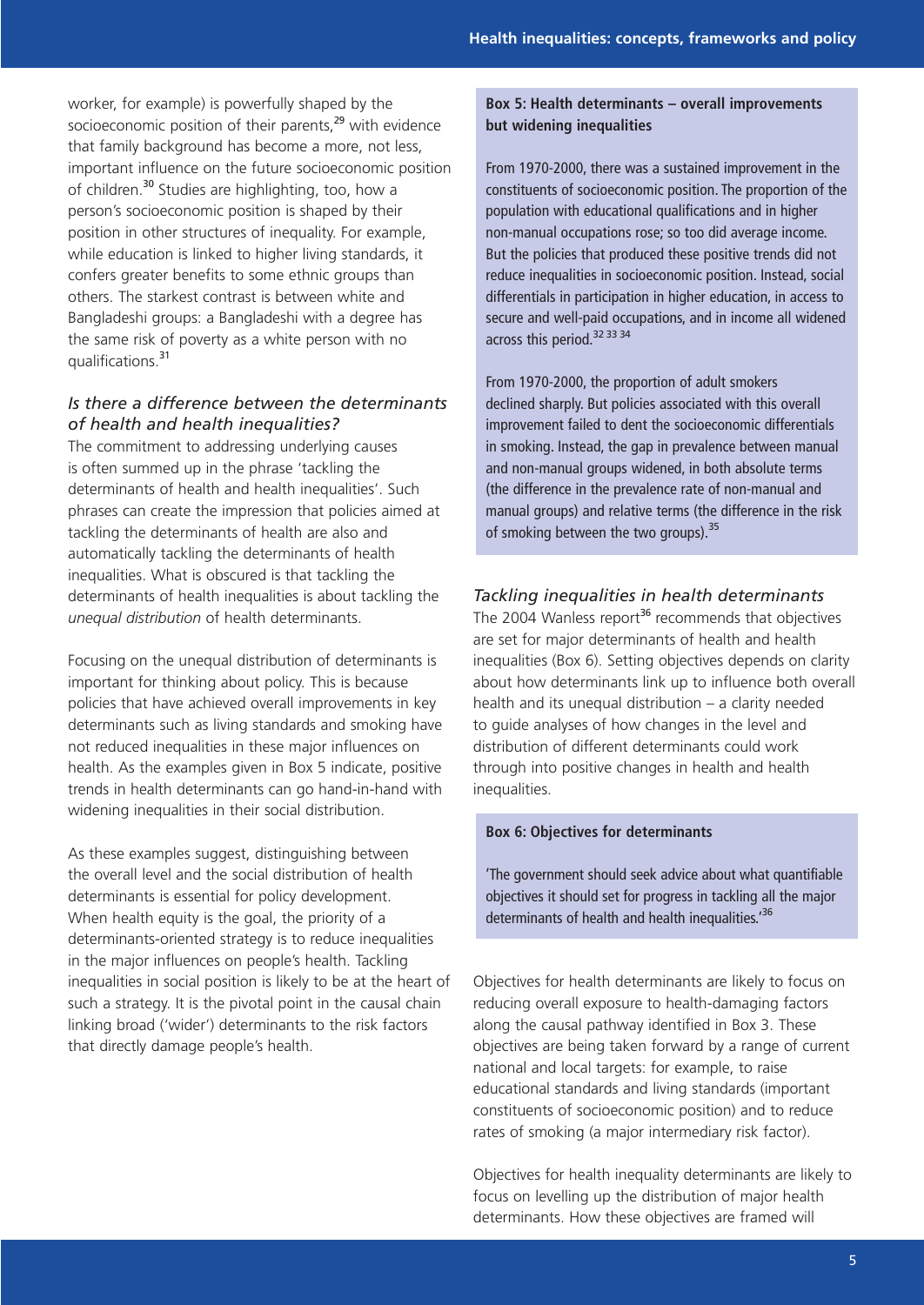depend on the health inequalities goals that are being pursued. For example, if the goal is to narrow the health gap, the key policies will be those which bring standards of living and diet, housing and local services in the poorest groups closer to those enjoyed by the majority of the population. If the health inequalities goal is to reduce the wider socioeconomic gradient in health, then the policy objective will be to lift the level of health determinants across society towards the levels in the highest socioeconomic group.

Taking socioeconomic position as the example, Box 7 illustrates how national policies have contributed to both objectives: combining overall improvements in people's circumstances with a faster rate of improvement in disadvantaged groups.

To date, policy evaluation and health equity audit has been primarily concerned with the impact of new interventions targeted at the poorest communities (including Health Action Zones, smoking cessation services and Sure Start). The impact of these important initiatives will be influenced by the wider policy environment, with other policies either amplifying or moderating their progressive effects. For example, the post-1997 welfare reforms have been 'pro-poor', levelling up living standards between poorer and richer households (Box 7). But their redistributive effects have been blunted by broader and more powerful trends in earnings and incomes. The overall effect of social and policy changes since 1997 has therefore been to increase inequalities in living standards.<sup>37</sup> Such widening inequalities will make it harder to achieve sustained reductions in inequalities in intermediary risk factors such as smoking – and beyond these risk factors, to reduce health inequalities.

#### **Box 7: Policies tackling health determinants and health** inequality determinants<sup>38</sup> 39

- Changes to the tax and social security system since 1997 have raised average living standards. In addition, the reforms have been progressive. The rate of increase has been highest in the poorest households, tapering away to zero for higher income households. The reforms have left the richest households worst off.
- Increased investment in welfare services that directly support people's lives, such as health, education and housing, means that welfare services make a more substantial contribution to overall living standards in 2000/1 than they did in 1996/7. This investment has also had a differential effect, lifting living standards more in poorer than richer households.

This suggests that an important part of objective-setting for determinants is a baseline of knowledge about how established and mainstream policies may be contributing to the inequalities that the new interventions are seeking to redress.

#### *Summary*

Tackling the determinants of health inequality is central to the government's commitment to reduce health inequalities. A key feature of the determinants captured in Box 3 is that they are themselves socially determined. The labour market and education system which structure access to employment and income are powerfully influenced by the wider society. So, too, are the inequalities associated with socioeconomic position, gender, ethnicity and sexuality. National policies, regional strategies and services at local and community level also act directly on the environments to which we are exposed, the habits we develop, and the healthcare system to which we turn in times of need.

This suggests that the scope for policy intervention is considerable. It suggests, too, quantifiable objectives to reduce the unequal distribution of health determinants will be important in driving forward Britain's public health policy.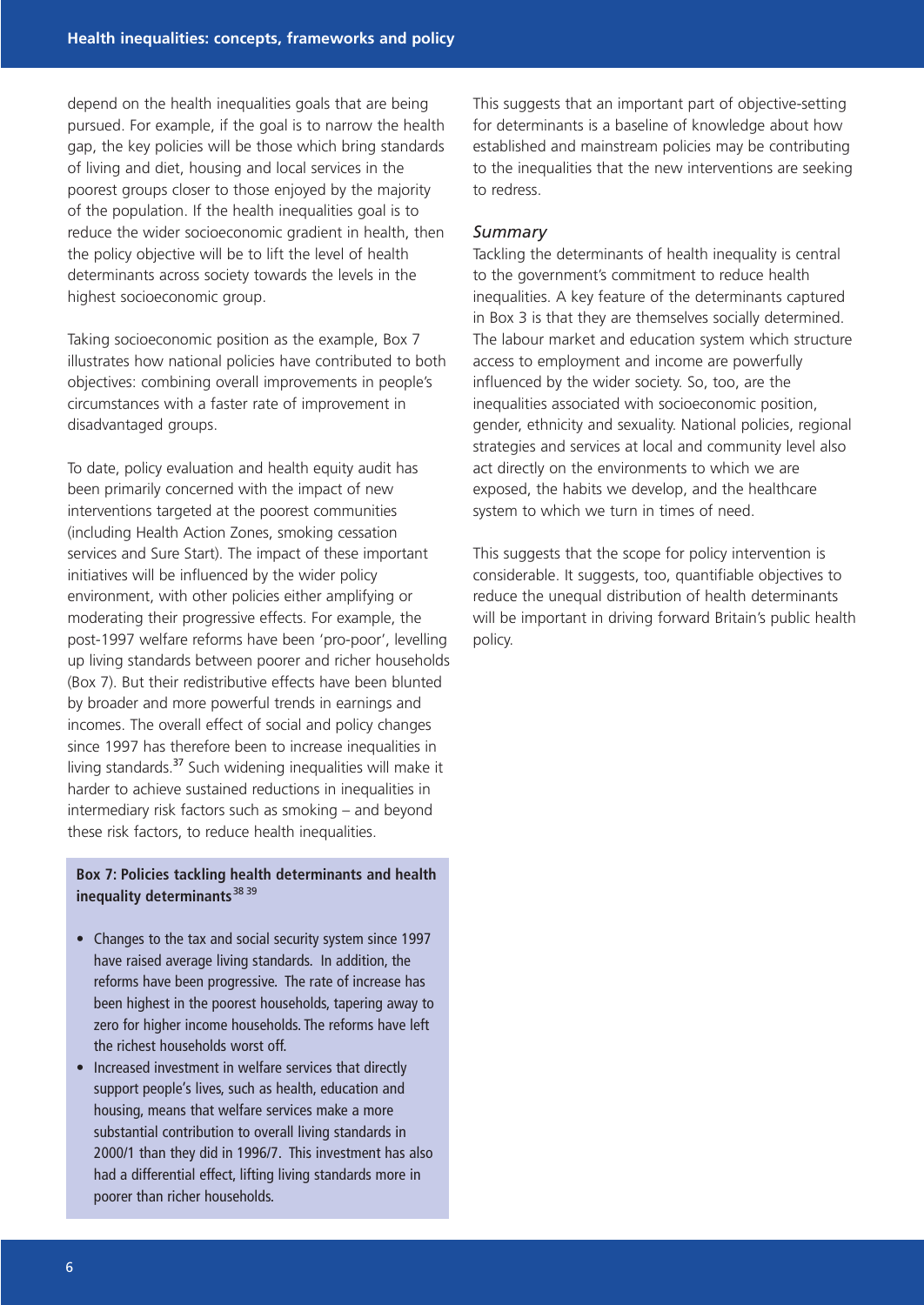# TACKLING HEALTH INEQUALITIES: HEALTH DISADVANTAGES, HEALTH GAPS AND HEALTH GRADIENTS

National policy documents suggest that the goal of greater equality in health is being interpreted in a number of different ways (Box 8). Tackling health inequalities variously means improving the health of poor groups, reducing the health differences between poorer and better-off groups, and lifting levels of health across the socioeconomic hierarchy closer to those at the top.<sup>40</sup> These different meanings are explored with reference to socioeconomic inequalities in health. But similar issues arise when thinking about policies to address other and interlocking structures of inequality, including those linked to ethnicity.

#### **Box 8: What are health inequalities?**

'The link between poverty and ill health' <sup>41</sup> and 'the health of the worst off<sup>'42</sup>

'The disparity in health status between rich and poor<sup>43</sup> and 'the health gap between the worst off in society and the better off<sup>' 44</sup>

'Exists between social classes' <sup>45</sup> 'right across the spectrum of advantage and disadvantage' <sup>46</sup>

These different understandings can be placed on a continuum, according to the degree to which they focus on the absolute levels of health in the poorest groups and communities, their relative health disadvantage or the wider socioeconomic gradient in health (Box 9). Tackling these different dimensions of health inequalities are complementary goals – improving the health of the poorest is the first stage in narrowing the health gap, which in turn contributes to reducing the health gradient. But there are also important differences between them.

### **Box 9: A range of meanings of health inequalities**



#### *Improving the health of poor people*

At the left of the continuum in Box 9, health inequality is the link between social disadvantage and poor health (Box 8, quotes 1 and 2). The health inequality goal is therefore to achieve positive changes in the poorest groups: in their social conditions and life chances, in their risk behaviours and, as the longer-term outcome, in their health.

Defining health inequalities as the poor health of poor people has important policy advantages:

- It directs attention to the groups and communities who have lost out in the general rise in living standards and life expectancy: the unskilled manual groups where life expectancy has yet to reach the level achieved by professional groups three decades ago<sup>47</sup> and the wards where death rates are still above the rates reached by the country as a whole in the  $1950s^{48}$
- It sets clear goals and clear criteria for monitoring and evaluation (Box 10)
- It aligns health equity policies with policies to promote social inclusion and to regenerate communities, steering them towards interventions to improve the life chances and health opportunities of poor groups. The targeted groups can be defined in spatial terms, using area-based measures of disadvantage, by their household circumstances (for example, unskilled manual head of households, claimant families) or through markers of individual vulnerability, like being a care leaver or a teenage mother.

# **Box 10: Improving the health of poor groups – monitoring policy impact**

An effective policy is one which achieves positive changes in targeted outcomes in disadvantaged groups: in their predisposing social conditions, in their intermediate risk factors and/or in their health. Policy monitoring and evaluation can therefore be limited to the disadvantaged populations to which the recipients belong, for example by using a case/control design to compare outcomes in a similar group without the policy intervention and/or by measuring changes in the recipient group against broader population trends.

While offering policy advantages, defining health inequalities as the health penalties of poverty has limitations. It conflates inequality and disadvantage: it turns socioeconomic inequality from a structure which impacts on everyone into a condition to which only those at the bottom are exposed. This has two important implications: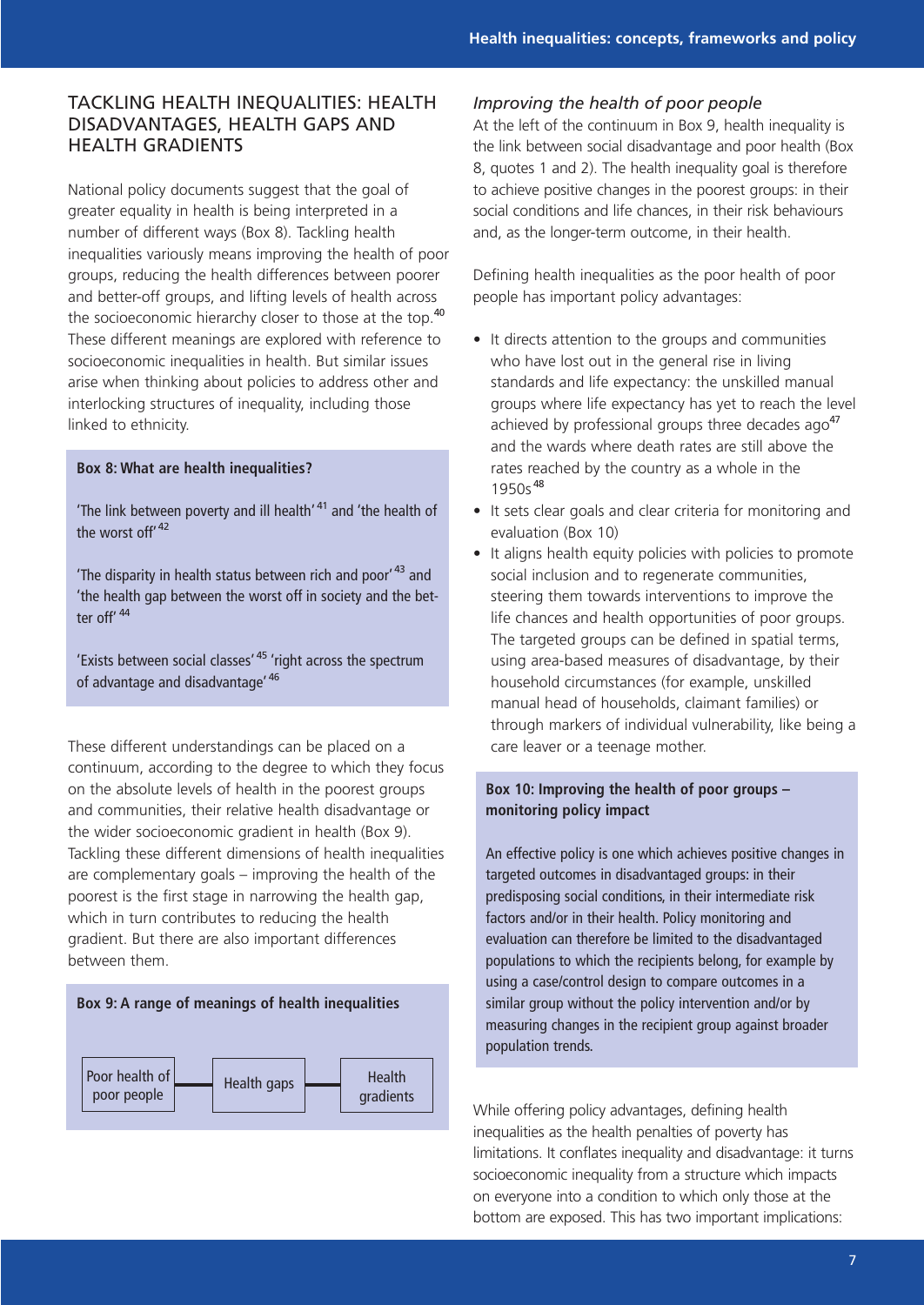

- While the goal of improving health includes everyone, the goal of reducing health inequalities reaches only a minority; 1:5 households are poor (with incomes below 60% of median income)<sup>49</sup> and 1:4 people are in social class IV/V (semi- and unskilled manual households)<sup>50</sup>
- Better health for the poorest can be associated with a widening health gap between them and the rest of the population. In a society where rates of health are improving more quickly in better-off groups, improving the health of the worst off can leave them slipping further behind both those at the top of the social ladder and the population average (Box 11). It is for this reason that the government's 'vision of narrowing health inequalities' turns not only on absolute improvements in the health of poor groups, but on a 'determination to narrow the health gap between the worst off in society and the better off'.<sup>52</sup>

#### *Narrowing health gaps*

At the mid-point on the continuum in Box 9, health inequality is the gap between the health of the best-off and worst-off groups (Box 8, quotes 3 and 4). Narrowing health gaps means 'raising the health of the poorest, fastest'.<sup>53</sup> It requires both improving the health of the poorest and doing so at a rate which outstrips that of the wider population. Again, it is an important policy goal:

• It focuses attention on the fact that overall gains in health have been at the cost of persisting and widening inequalities between socioeconomic groups and areas. For example, mortality rates among children in social class V (unskilled manual households) fell between the late 1970s and the early 1990s, but they were still twice as likely to die between their 1st and 16th birthday as children in social class I (professional households) $54$ 

- It facilitates target setting, with England's health inequality targets seeking to close the health gap between disadvantaged groups and the population as a whole
- It provides clear criteria for monitoring and evaluation (Box 12).

#### **Box 12: Narrowing health gaps – monitoring policy impact**

An effective policy is one which achieves both an absolute and a relative improvement in the health of the poorest groups (or in their social conditions and in the prevalence of risk factors). Analyses of policy impact therefore still require data on absolute changes in the targeted outcomes among those groups defined as the worst off. In addition, information is required on absolute changes in the same outcomes among those with whom they are being compared: for example, among the highest socioeconomic group or among the population as a whole. Such information is needed to estimate whether the rate of improvement in disadvantaged groups is greater than that in the comparison group: a faster rate of improvement is the essential criterion of effectiveness when narrowing gaps is the policy goal.

However, focusing on health gaps can limit the policy vision:

• The problem and the policy response are again confined to a small proportion of the population. The life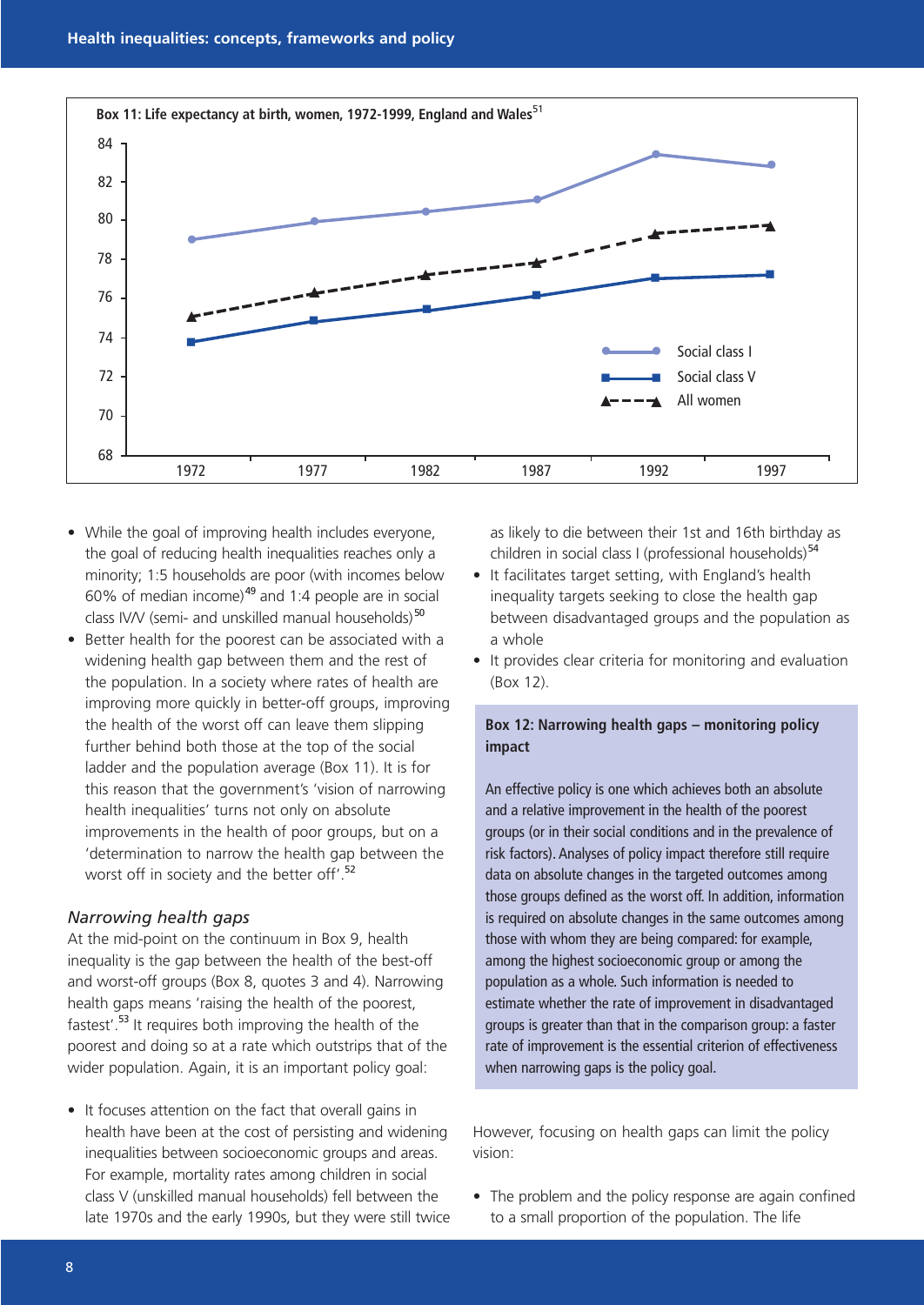expectancy target is aimed at the 20% of areas with the lowest life expectancy; the infant mortality target includes around 40% of births, but it has been criticised for not focusing sufficiently on the disadvantaged groups with the worst health outcomes <sup>55</sup>

- It can encourage perspectives which identify the lifestyles of disadvantaged groups as the cause of health inequalities. Much less attention is given to how the privileges enjoyed at the top of the socioeconomic hierarchy facilitate rates of health improvement which have consistently outstripped those of other socioeconomic groups
- It can obscure the pervasive effects which socioeconomic inequality has on health not only at the bottom, but across the socioeconomic hierarchy.

### *Reducing health gradients*

#### **Box 13: The health gradient**

'The penalties of inequalities in health affect the whole social hierarchy and usually increase from the bottom to the top. Thus, if policies only address those at the bottom of the social hierarchy, inequalities in health will still exist.' (Acheson, 1998)<sup>56</sup>

At right of the continuum in Box 9, health inequality describes the fact that health improves at each step up the socioeconomic ladder (Box 8, quotes 5 and 6). There are gradients in disability and chronic illness (Box 14), self-rated health and psychological wellbeing, and life

expectancy and premature mortality – as well as in most major causes of death, such as coronary heart disease and lung cancer.<sup>58 59 60</sup> There are also marked gradients with increasing levels of area deprivation in mortality from these major causes.<sup>61</sup>

Tackling health gradients is in line with international health policy. The founding principle of the World Health Organization is that the enjoyment of the highest attainable standard of health is a fundamental human right,<sup>62</sup> and should be within reach of all 'without distinction for race, religion, political belief, economic or social condition'.<sup>63</sup> As this implies, the standards of health enjoyed by the best-off should be attainable by all.

Applying this principle, the Acheson report estimated the number of deaths that would be saved if mortality rates in social class III, IV and V were brought down to those in social class I and II.<sup>64</sup> The estimate for working age men – of 17,000 avoidable deaths a year – was included in the white paper quiding the new health strategy.<sup>65</sup> It is a way of representing health inequalities that makes clear that the costs are not only borne by those at the bottom.

A focus on socioeconomic differentials rather than on social disadvantages widens the frame of health inequality policy:

• It is an inclusive goal: improving the poor health of poor groups and narrowing health gaps are necessary but not sufficient to level up health across socioeconomic groups. It means that the three policy objectives can and should be pursued in tandem

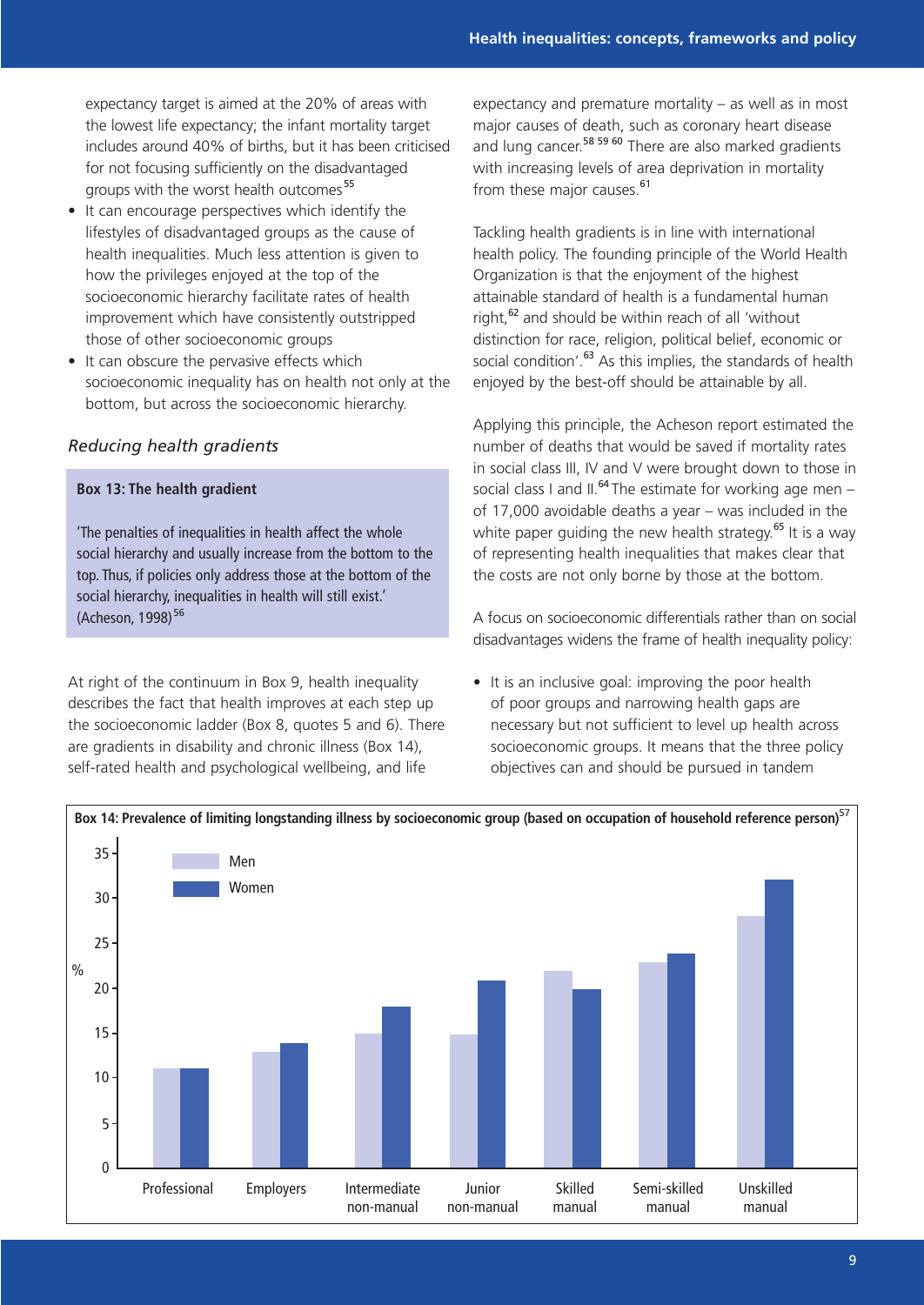- It directs attention to the majority of the population: to those socioeconomic groups lying between the top (professional and managerial) and the bottom (semiskilled and unskilled manual). While health in these intermediate groups is better than among the poorest groups, their compromised health makes a larger contribution to the toll that socioeconomic inequality takes on the health of the population $^{66}$
- The effects of policies to tackle health inequalities must therefore extend beyond those in the poorest circumstances and the poorest health (Box 15)
- It locates the causes of health inequality, not in the disadvantaged circumstances and health-damaging behaviours of the poorest groups, but in the systematic differences in life chances, living standards and lifestyles associated with people's unequal positions in the socioeconomic hierarchy.

# **Box 15: Reducing health gradients – monitoring policy impact**

Assuming that health and living standards for those at the top of the socioeconomic hierarchy continue to improve, an effective policy is one that meets two criteria. It is associated with (i) improvements in health (or a positive change in its underlying determinants) for all socioeconomic groups up to the highest socioeconomic group and (ii) a rate of improvement which increases at each step down the socioeconomic ladder. In other words, a differential rate of improvement is required: greatest for the poorest groups, with the rate of gain progressively decreasing for higher socioeconomic groups.

#### *Summary*

The policy goal of tackling health inequalities has (at least) three meanings. Each adds a further layer to the policy challenge. Improving the health of the poorest is a goal in line with national trends. Narrowing health gaps and reducing the health gradient both require a reversal of the trends evident for major dimensions of health such as life expectancy.

This range of meanings suggests that the goal of tackling health inequalities can be adapted to local needs and community priorities, enabling broad coalitions of support to be mobilised. But clarity about these meanings is also important: 'what works' to improve the life chances and health prospects of poorer groups may not have the magnitude of effect necessary to bring them closer to the population average – or to reduce wider social and health inequalities. Being clear about what is being tackled should be integral to the development and delivery of policies to promote equity in health.

#### **REFERENCES**

- 1 Unal, B., Critchley, J. A. and Capewell, S. (2004). Explaining the decline in coronary heart disease mortality in England and Wales between 1981 and 2000. Circulation 109: 1101-7. Capewell, S., Morrison, C. E. and McMurray, J. J. (1999). Contribution of modern cardiovascular treatment and risk factor changes to the decline in coronary heart disease mortality in Scotland between 1975 and 1994. Heart 81: 380-6. Bunker, J. (2001). Medicine matters after all: measuring the benefits of medical care, a healthy lifestyle, and a just social environment. London: Stationery Office/Nuffield Trust.
- 2 Millward, L. M., Kelly, M. P. and Nutbeam, D. (2003). Public health interventions research: the evidence. London: Health Development Agency. www.hda.nhs.uk/evidence
- 3 Bull, J., Mulvihill, C. and Quigley, R. (2003). Prevention of low birth weight: assessing the effectiveness of smoking cessation and nutritional interventions. London: Health Development Agency.
- 4 Bull, J., McCormick, G. Swann, C. and Mulvihill, C. (2004). Ante- and post-natal home-visiting programmes: a review of reviews. London: Health Development Agency.
- 5 Canning, U., Millward, L. M., Raj, T. and Warm, D. (2004). Drug use prevention among young people: a review of reviews. London: Health Development Agency.
- 6 Ellis, S., Barnett-Page, E., Morgan, A., Taylor, L. Walters, R. and Goodrich, J. (2003). HIV prevention: a review of reviews assessing the effectiveness of interventions to reduce the risk of sexual transmission. London: Health Development Agency. Ellis, S. and Grey, A. (2004). Prevention of sexually transmitted infections (STIs): a review of reviews into the effectiveness of non-clinical interventions. London: Health Development Agency.
- 7 Hillsdon, M., Foster, C., Naidoo, B. and Crombie, H. (2004). The effectiveness of public health interventions for increasing physical activity among adults: a review of reviews. London: Health Development Agency.
- 8 Millward, L. M., Morgan, A. and Kelly, M. P. (2003). Prevention and reduction of accidental injury in children and older people. London: Health Development Agency.
- 9 Mulvihill, C. and Quigley, R. (2003). The management of obesity and overweight: an analysis of reviews of diet, physical activity and behavioural approaches. London: Health Development Agency.
- 10 Mulvihill, C., Taylor, L. and Waller, S. (forthcoming). Prevention and reduction of alcohol misuse. Second edition. London: Health Development Agency.
- 11 Naidoo, B., Quigley, R., Taylor, L. and Warm, D. (2004). Smoking and public health: a review of reviews of interventions to increase smoking cessation, reduce smoking initiation and prevent further uptake of smoking. London: Health Development Agency.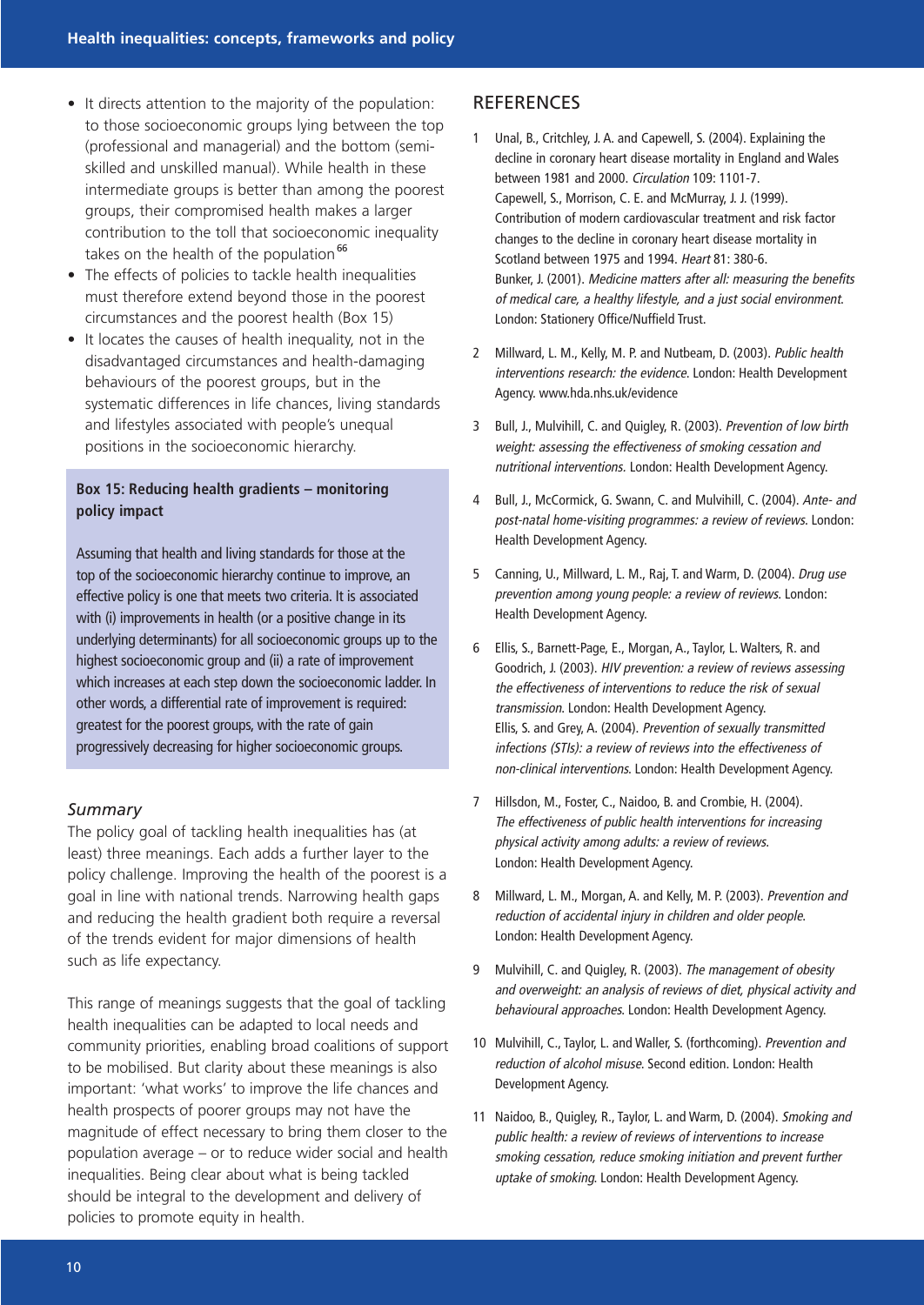- 12 Protheroe, L., Dyson, L., Renfrew, M. J., Bull, J. and Mulvihill, C. (2003). The effectiveness of public health interventions to promote the initiation of breastfeeding. London: Health Development Agency.
- 13 Swann, C., Bowe, K., McCormick, G. and Kosmin, M. (2003). Teenage pregnancy and parenthood: a review of reviews. London: Health Development Agency.
- 14 Kelly, M. P., Swann, C., Morgan, A., Killoran, A., Naidoo, B. and Barnett-Paige, E. (2002). Methodological problems in constructing the evidence base in public health. London: Health Development Agency. www.hda.nhs.uk/evidence Kelly, M. P., Speller, V. and Meyerick, J. (2004). Getting evidence into practice in public health. London: Health Development Agency.
- 15 Killoran, A. and Kelly, M. P. (2004). Towards an evidence approach to tackling health inequalities: the English experience. Health Education Journal 63: 7-14.
- 16 Oakley, A. (1974). The sociology of housework. London: Martin Robertson.
- 17 Kelsall, R. K. (1979). Population. 4th edition. London: Longman. Halsey, A. H. (ed) (1972). Trends in British society since 1900: a guide to the changing social structure of Britain. London: Macmillan.
- 18 Anthias, F. (1990). Race and class revisited: conceptualising race and racisms. Sociological Review 38: 19-42. Anthias, F. (1992). Connecting race and ethnic phenomena. Sociology 26: 421-38.
- 19 Nazroo, J. Y. (1998). Genetic, cultural or socioeconomic vulnerability? Explaining ethnic inequalities in health. Sociology of Health and Illness 20: 714-34. Nazroo, J. Y. (2003). The structuring of ethnic inequalities in health: economic position, racial discrimination and racism. American Journal of Public Health 93: 277-84.
- 20 Karlsen, S. and Nazroo, J. Y. (2002). Relation between racial discrimination, social class and health among ethnic groups. American Journal of Public Health 92: 624-31.
- 21 Acheson, D. (1998). Independent inquiry into inequalities in health: report. London: Stationery Office.
- 22 Graham, H. (2004). Social determinants and their unequal distribution: clarifying policy understandings. Millbank Quarterly 82: 101-24.
- 23 Department of Health (2003). Tackling health inequalities: a programme of action. London: Department of Health. (pp1 & 7)
- 24 Wanless, D. (2004). Securing good health for the whole population: final report. London: HMSO. (pp36 & 40)
- 25 Graham, H. (forthcoming). Socioeconomic inequalities in health: patterns, determinants and challenges. Journal of Applied Research on Intellectual Disabilities.
- 26 Registrar General (1913). Registrar General's 74th annual report, 1911. London: Registrar General Office.
- 27 Reid, I. (1977). Social class differences in Britain. London: Open Books.
- 28 White, C., van Galen, F. and Chow, Y. H. (2003). Trends in social class differences in mortality by cause 1986 to 2000. Health Statistics Quarterly 20: 25-37.
- 29 Graham H. and Power, C. (2004). Childhood disadvantage and adult health: a lifecourse framework. London: Health Development Agency.
- 30 Blanden, J., Goodman, A., Gregg, P. and Machin, S. (2001). Changes in intergenerational mobility in Britain. London: Centre for Economic Performance, London School of Economics.
- 31 Berthoud, R. (1998). The incomes of ethnic minorities. ISER Report 98-1. Institute of Social and Economic Research, University of Essex.
- 32 Machin, S. (2003). Unto them that hath… CentrePiece 8 (1): 5-9.
- 33 Nickell, S. (2003). Poverty and worklessness in Britain. London: Centre for Economic Performance, London School of Economics.
- 34 Shepherd, A. (2003). Inequality under the Labour government. Briefing note no 33. London: Institute for Fiscal Studies.
- 35 Office for National Statistics (ONS) (2004). Living in Britain: results from the 2002 General Household Survey. London: Stationery Office.
- 36 Wanless, D. (2004). Securing good health for the whole population: final report. London: HMSO. (p78)
- 37 Shepherd, A. (2003). Inequality under the Labour government. Briefing Note No 33. London: Institute for Fiscal Studies.
- 38 Chote, R., Emmerson, C. and Simpson, H. (eds) (2003). The IFS green budget. London: Institute for Fiscal Studies.
- 39 Sefton, T. (2002). Recent changes in the distribution of the social wage. CASE paper 62. London: Centre for Analysis of Social Exclusion.
- 40 Graham, H. (2004). Tackling health inequalities in England: remedying health disadvantages, narrowing gaps or reducing health gradients. Journal of Social Policy 33: 115-31.
- 41 Milburn, A. (2001). Breaking the link between poverty and ill health. Long-term Medical Conditions Alliance conference, Royal College of Physicians.
- 42 Secretary of State for Health (1998). Our Healthier Nation: a contract for health. London: Stationery Office.
- 43 Wanless, D. (2001) Securing our future: taking a long-term view, an interim report. London: Public Inquiry Unit, HM Treasury.
- 44 Secretary of State for Health (1998). op. cit. 42.